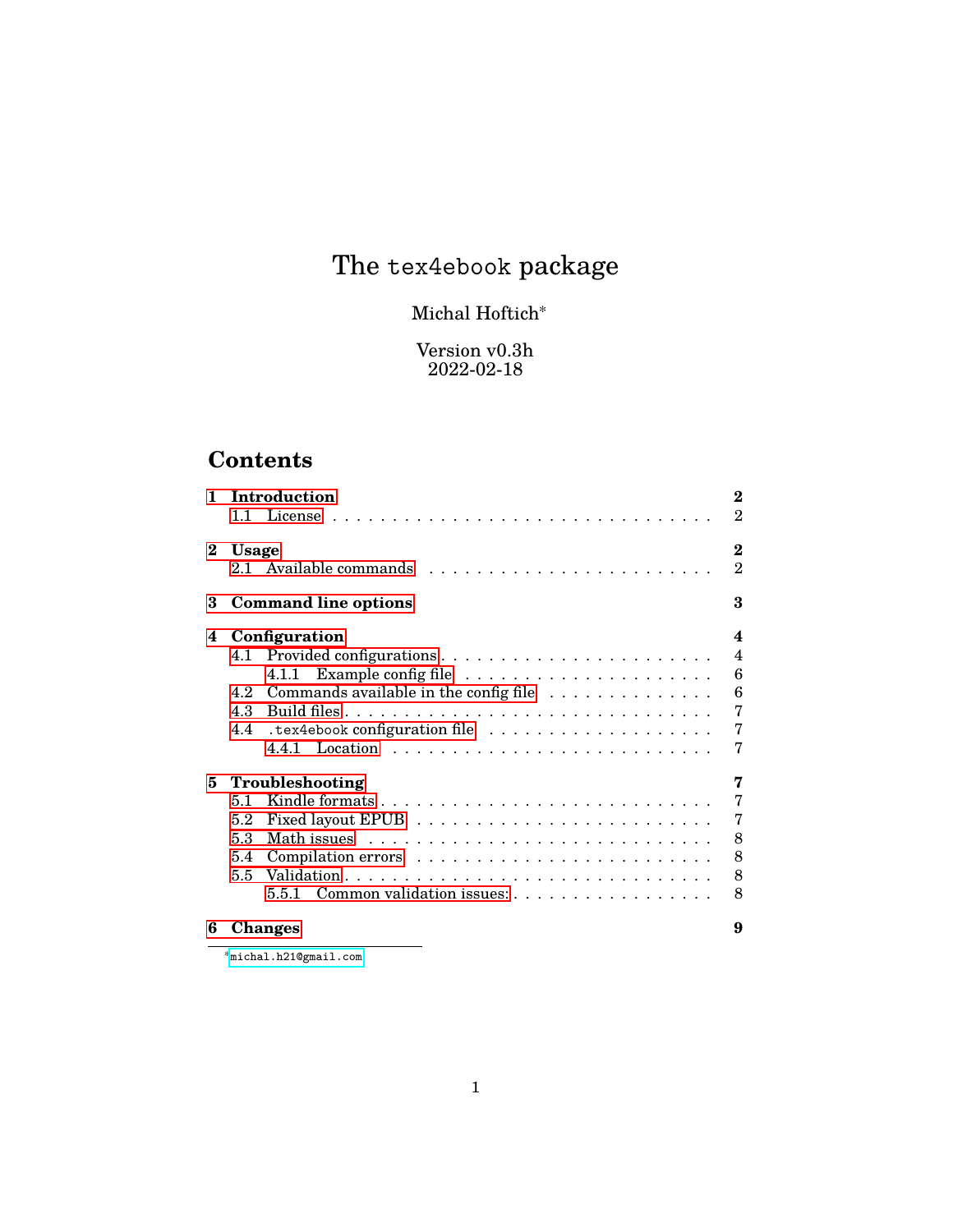# <span id="page-1-0"></span>**1 Introduction**

TeX4ebook is a tool for conversion from LAT<sub>EX</sub> to ebook formats, such as EPUB, MOBI and EPUB 3. It is based on TeX4ht<sup>[1](#page-1-4)</sup>, which provides instructions for the actual  $\LaTeX{}$  to HTML conversion, and on make4ht<sup>[2](#page-1-5)</sup>.

The conversion is focused on the logical structure of the converted document and metadata. Basic visual appearance is preserved as well, but you should use custom configurations if you want to make the document more visually appealing. You can include custom CSS or fonts in a configuration file.

TeX4ebook supports the same features as make4ht, in particular build files and extensions. These may be used for post-processing of the generated HTML files, or to configure the image conversion. See the make4ht documentation to see the supported features.

#### <span id="page-1-1"></span>**1.1 License**

Permission is granted to copy, distribute and/or modify this software under the terms of the LaTeX Project Public License, version 1.3.

# <span id="page-1-2"></span>**2 Usage**

Run on the command line:

tex4ebook [options] filename

You don't have to modify your source files unless you want to use commands defined by tex4ebook in the document, or when your document uses a package which causes a compilation error.

If you want to use tex4ebook commands, add this line to your document preamble:

\usepackage{tex4ebook}

But it is optional. You shouldn't need to modify your TEX files

## <span id="page-1-3"></span>**2.1 Available commands**

• \coverimage[<graphicx options>]{coverimage.name} - include cover image to the document. You can pass the same options as to \includegraphics command in the optional argument.

For example:

<span id="page-1-4"></span><sup>1</sup><https://tug.org/tex4ht/>

<span id="page-1-5"></span> $^2$ <https://ctan.org/pkg/make4ht?lang=en>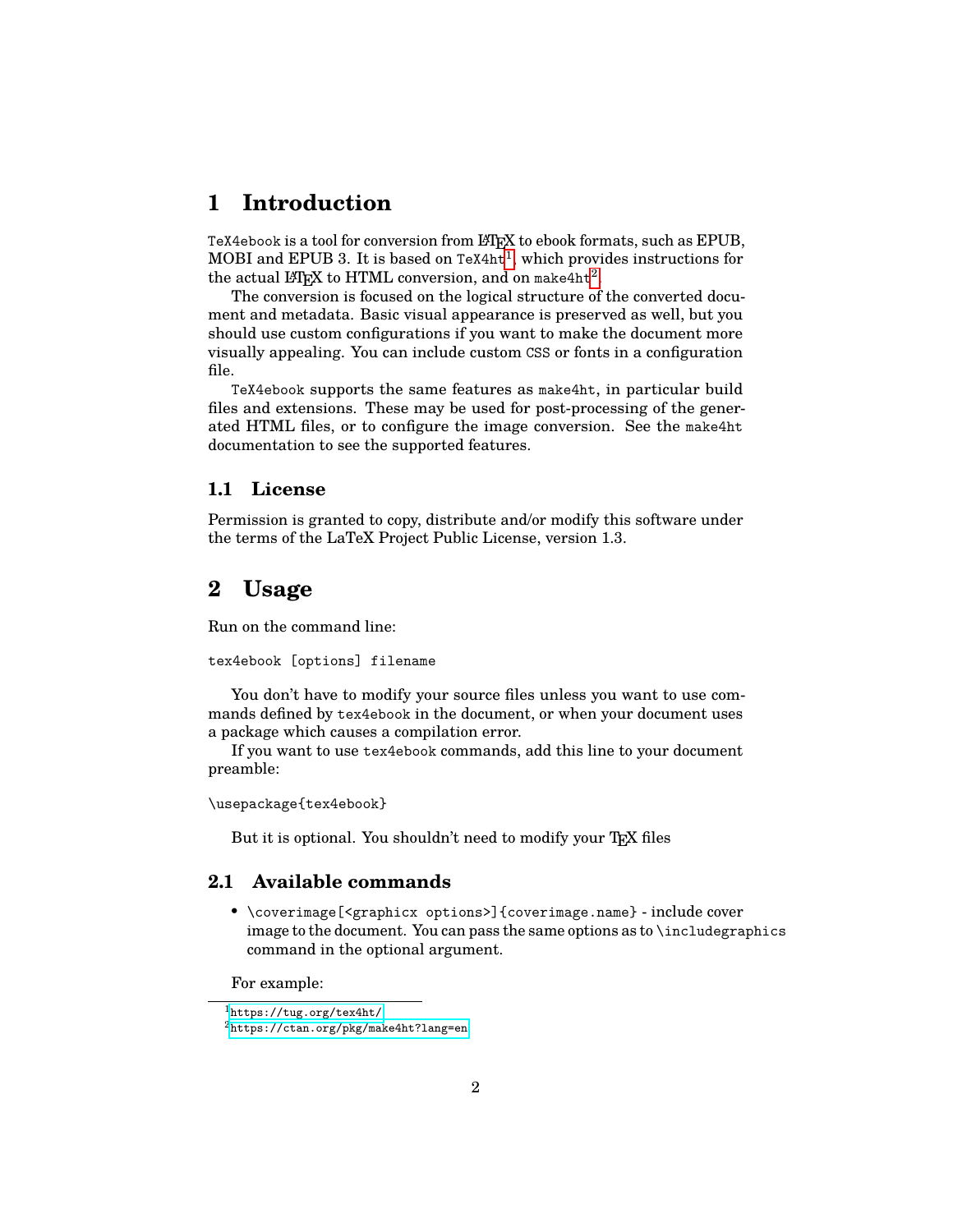```
\thispagestyle{empty}
\begin{document}
\coverimage[scale=0.8]{coverimage.name} % include scaled cover image
...
\pagestyle{headings}
```
# <span id="page-2-0"></span>**3 Command line options**

**-a,--loglevel** Set message log level. Possible values: debug, info, status, warning, error, fatal. Default: status.

**-c,--config** specify custom config file for TeX4ht

**example config file**: File sample.cfg

```
\Preamble{xhtml}
\CutAt{section}
\begin{document}
\EndPreamble
run
```

```
tex4ebook -c sample filename.tex
```
This config file will create xhtml file for every section. Note that this behaviour is default.

- -e,--build-file (default nil) Specify make4ht build file<sup>[3](#page-2-1)</sup>. Default build file filename is filename.mk4, use this option if you use different filename.
- **-f,--format (default epub)** Output format. Possible values are epub, epub3, mobi, azw and azw3.
- **-j,--jobname** Specify the output file name, without file extension.
- **-l,--lua** Use LuaLaTeX as TeX engine.
- **-m,--mode (default default)** This set mode variable, accessible in the build file. Default supported values are default and draft. In draft mode, document is compiled only once, instead of three times.
- **-r,--resolution** Resolution of generated images, for example math. It should meet resolution of target devices, which is usually about 167 ppi.

<span id="page-2-1"></span><sup>3</sup><https://github.com/michal-h21/make4ht#build-file>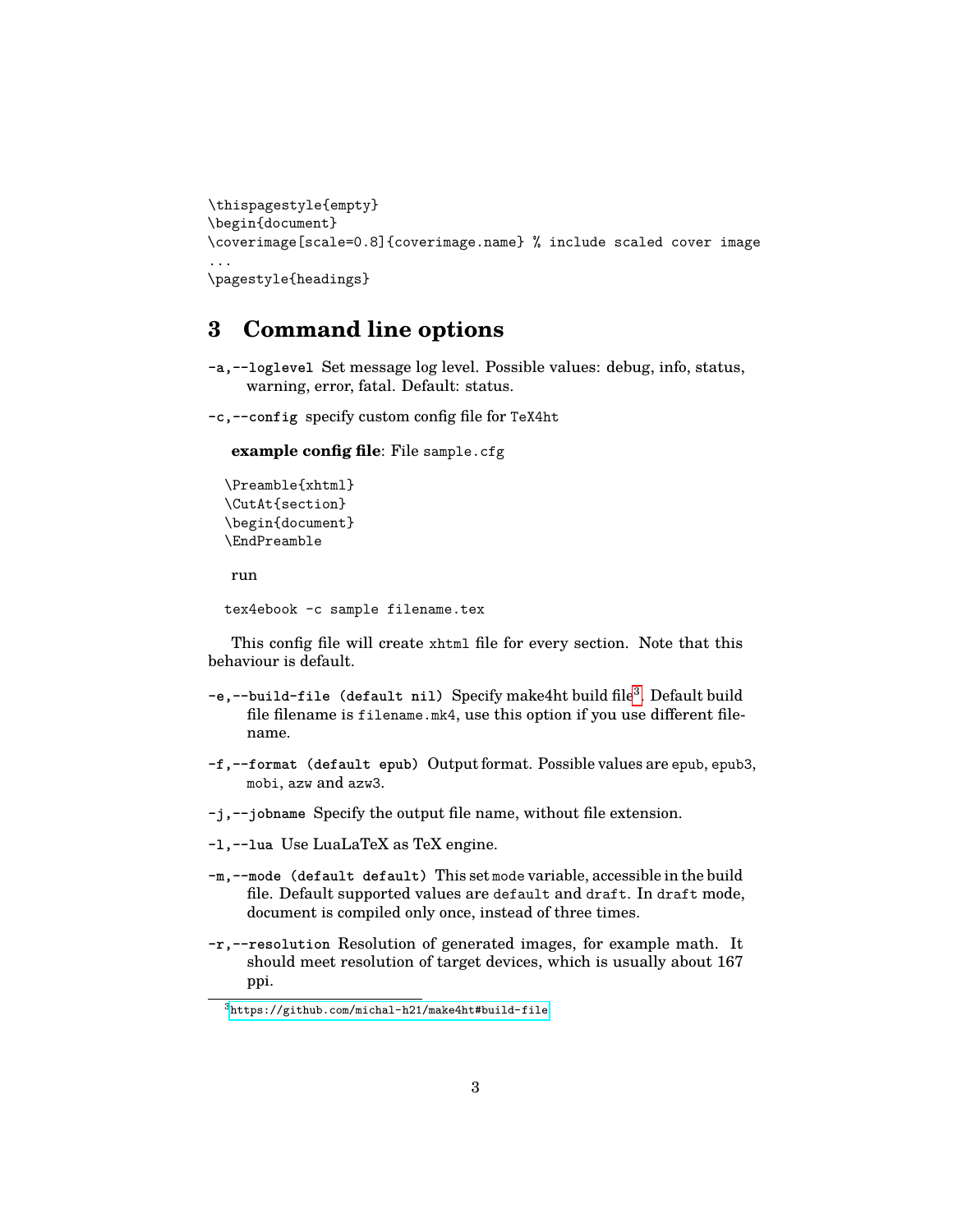- **-s,--shell-escape** Enable shell escape in the htlatex run. This is necessary for the execution of the external commands from your source files.
- -t,--tidy process output html files with HTML tidy command<sup>[4](#page-3-2)</sup>.

**-x,--xetex** Use xelatex for document compilation

**-v,--version** Print the version number.

# <span id="page-3-0"></span>**4 Configuration**

TeX4ebook uses TeX4ht<sup>[5](#page-3-3)</sup> for conversion from LaTeX to html. TeX4ht is highly configurable using config files. Basic config file structure is

```
\Preamble{xhtml, comma separated list of options}
...
\begin{document}
...
\EndPreamble
```
Basic info about command configurations can be found in a work-inprogres *TeX4ht tutorial*[6](#page-3-4) , *TeX4ht documentation*[7](#page-3-5) , and in series of blogposts on CV Radhakrishnan's blog: *Configure part [1](#page-3-6)*<sup>8</sup> , *Configure part [2](#page-3-7)*<sup>9</sup> , *Low level commands*[10](#page-3-8). Available options for \Preamble command are listed in the article *TeX4ht: options*[11](#page-3-9) . *Comparison of tex4ebook and Pandoc output*[12](#page-3-10)

A great source of tips for TeX4ht configuration is *tex4ht tag on TeX.sx*[13](#page-3-11) . There is also a *tag for tex4ebook*<sup>[14](#page-3-12)</sup>.

Examples of interesting questions are *including images and fonts in ebooks*[15](#page-3-13) or *setting image size in em units instead of pt*[16](#page-3-14) .

### <span id="page-3-1"></span>**4.1 Provided configurations**

tex4ebook provides some configurations for your usage:

```
4
It needs to be installed separately
```
<span id="page-3-3"></span><sup>5</sup><http://www.tug.org/tex4ht/>

<span id="page-3-4"></span> $6$ <https://github.com/michal-h21/helpers4ht/wiki/tex4ht-tutorial>

<span id="page-3-5"></span><sup>7</sup><http://www.tug.org/applications/tex4ht/mn11.html>

<span id="page-3-6"></span><sup>8</sup><https://web.archive.org/web/20180908234227/http://www.cvr.cc/?p=323>

<span id="page-3-7"></span> $9$ <https://web.archive.org/web/20180908201057/http://www.cvr.cc/?p=362>

<span id="page-3-8"></span> $10$ <https://web.archive.org/web/20180909101325/http://cvr.cc/?p=482>

<span id="page-3-9"></span> $^{11}$ <https://web.archive.org/web/20180813043722/http://cvr.cc/?p=504>

<span id="page-3-10"></span><sup>12</sup>[https://github.com/richelbilderbeek/travis\\_tex\\_to\\_epub\\_example\\_1](https://github.com/richelbilderbeek/travis_tex_to_epub_example_1)

<span id="page-3-11"></span><sup>13</sup><http://tex.stackexchange.com/questions/tagged/tex4ht>

<span id="page-3-12"></span><sup>14</sup><http://tex.stackexchange.com/questions/tagged/tex4ebook>

<span id="page-3-13"></span><sup>15</sup><http://tex.stackexchange.com/a/213165/2891>

<span id="page-3-14"></span><sup>16</sup><http://tex.stackexchange.com/a/195718/2891>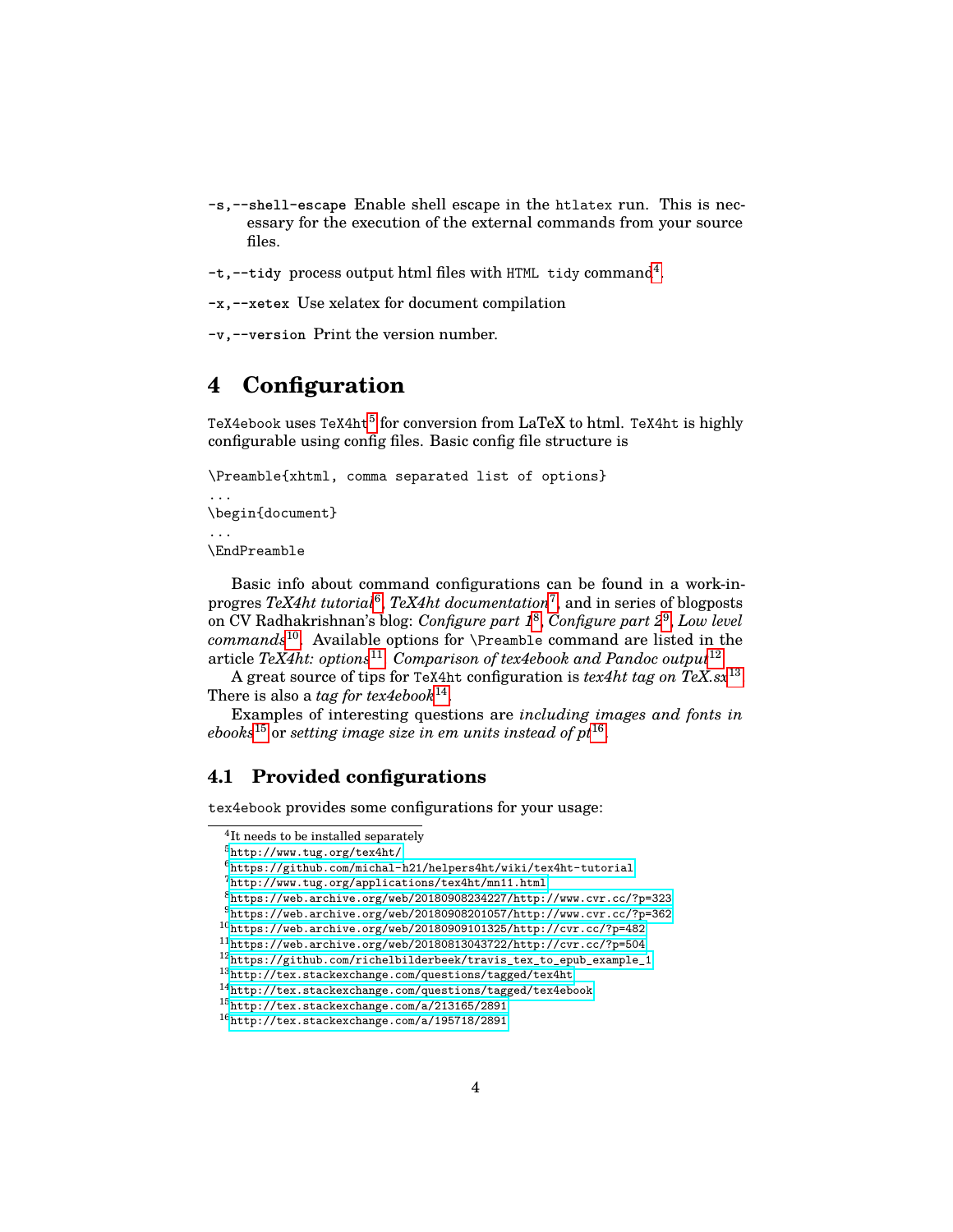#### \Configure{UniqueIdentifier}{identifier}

Every EPUB file should have unique identifier, like ISBN, DOI, URI etc. Default identifier is URI, with value http://example.com/\jobname.

#### \Configure{@author}{\let\footnote\@gobble}

Local definitions of commands used in the \author command. As contents of \author are used in XML files, it is necessary to strip away any information which don't belongs here, such as \footnote.

#### \Configure{OpfScheme}{URI}

Type of unique identifier, default type is URI. It is used only in the EPUB format, it is deprecated for EPUB 3.

\Configure{resettoclevels}{list of section types in descending order}

Configure section types which should be included in the NCX file. Default value is the whole document hierarchy, from \part to \paragraph.

#### \Configure{DocumentLanguage}{language code}

Each EPUB file must declare the document language. It is inferred from babel main language by default, but you can configure it when it doesn't work correctly. The language code should be in [ISO 639-1](https://en.wikipedia.org/wiki/List_of_ISO_639-1_codes) form.

\Configure{CoverImage}{before cover image}{after cover image}

By default, cover image is inserted in <div class="cover-image"> element, you may use this configuration option to insert different markup, or even to place the cover image to standalone page.

\Configure{CoverMimeType}{mime type of cover image}

Default value is image/png, change this value if you use other image type than png.

If you don't want to include the cover image in the document, use command

\CoverMetadata{filename}

in the config file.

\Configure{OpfMetadata}{item element}

Add item to <metadata> section in the OPF file.

\Configure{OpfManifest}{maifest element}

Add item to <manifest> section in the OPF file.

#### \Configure{xmlns}{prefix}{uri}

Add XML name space to the generated XHTML files. Useful in EPUB 3.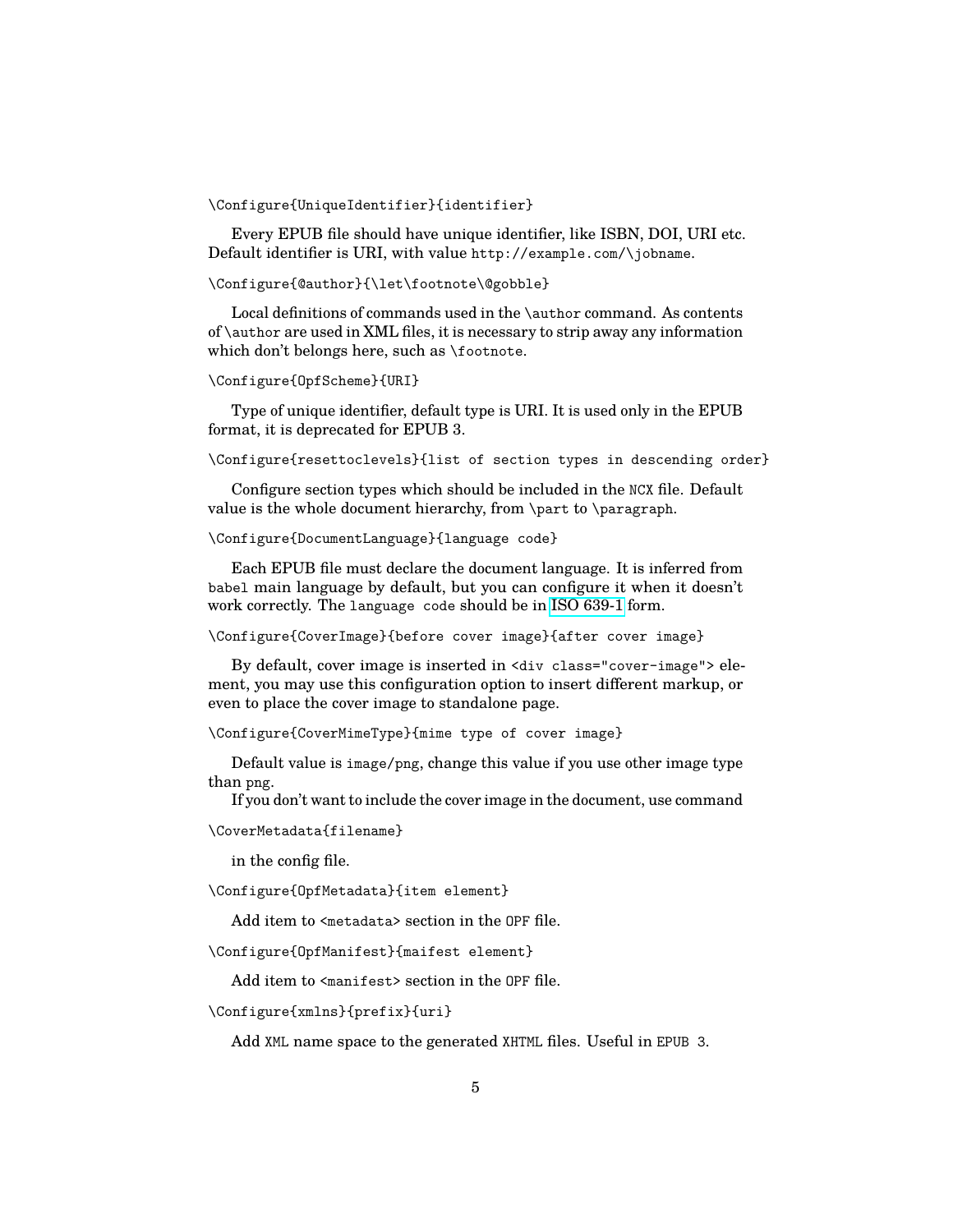#### <span id="page-5-0"></span>**4.1.1 Example config file**

```
\Preamble{xhtml}
\begin{document}
\Configure{DocumentLanguage}{de}
% Use following lines if your document has ISBN:
% \Configure{OpfScheme}{ISBN}
% \Configure{UniqueIdentifier}{3-0000-1111-X}
% Another possibility is URI that points for example to the ebook homepage:
\Configure{OpfScheme}{URI}
\Configure{UniqueIdentifier}
{https://de.wikipedia.org/wiki/Der_achte_Schöpfungstag}
\Configure{CoverMimeType}{image/jpeg}
% If you don't use \coverimage in the document text,
% add cover image using this command:
\CoverMetadata{coverimage.jpg}
% You can also add more authors to your ebook metadata:
\Configure{OpfMetadata}
{\HCode{<dc:publisher>Deutscher Bücherbund</dc:publisher>}}
\Configure{OpfMetadata}
{\HCode{<dc:contributor>Image Artist</dc:contributor>}}
\Configure{OpfMetadata}
{\HCode{<dc:contributor>Trans Lator</dc:contributor>}}
\Configure{OpfMetadata}
{\HCode{<dc:date opf:event='original-publication'>1888</dc:date>}}
\EndPreamble
```
Remarks:

- Leading percent signs in the .cfg file introduce comments
- If the unique identifier is a URI which contains diacritical characters, the

equivalent HTML code needs to be inserted. UTF8 is not recognized at that place.

• UTF8 characters may be used in the OpfMetadata sections.

### <span id="page-5-1"></span>**4.2 Commands available in the config file**

**\OpfRegisterFile[filename]** register file in the OPF file. Current output file is added by default.

**\OpfAddProperty{property type}** add EPUB3 property for the current file. See *EPUB3 spec*[17](#page-5-2)

<span id="page-5-2"></span> $^{17}\text{http://www.idpf.org/epub/301/spec/epub-publications.html#}$  $^{17}\text{http://www.idpf.org/epub/301/spec/epub-publications.html#}$  $^{17}\text{http://www.idpf.org/epub/301/spec/epub-publications.html#}$ [sec-item-property-values](http://www.idpf.org/epub/301/spec/epub-publications.html#sec-item-property-values)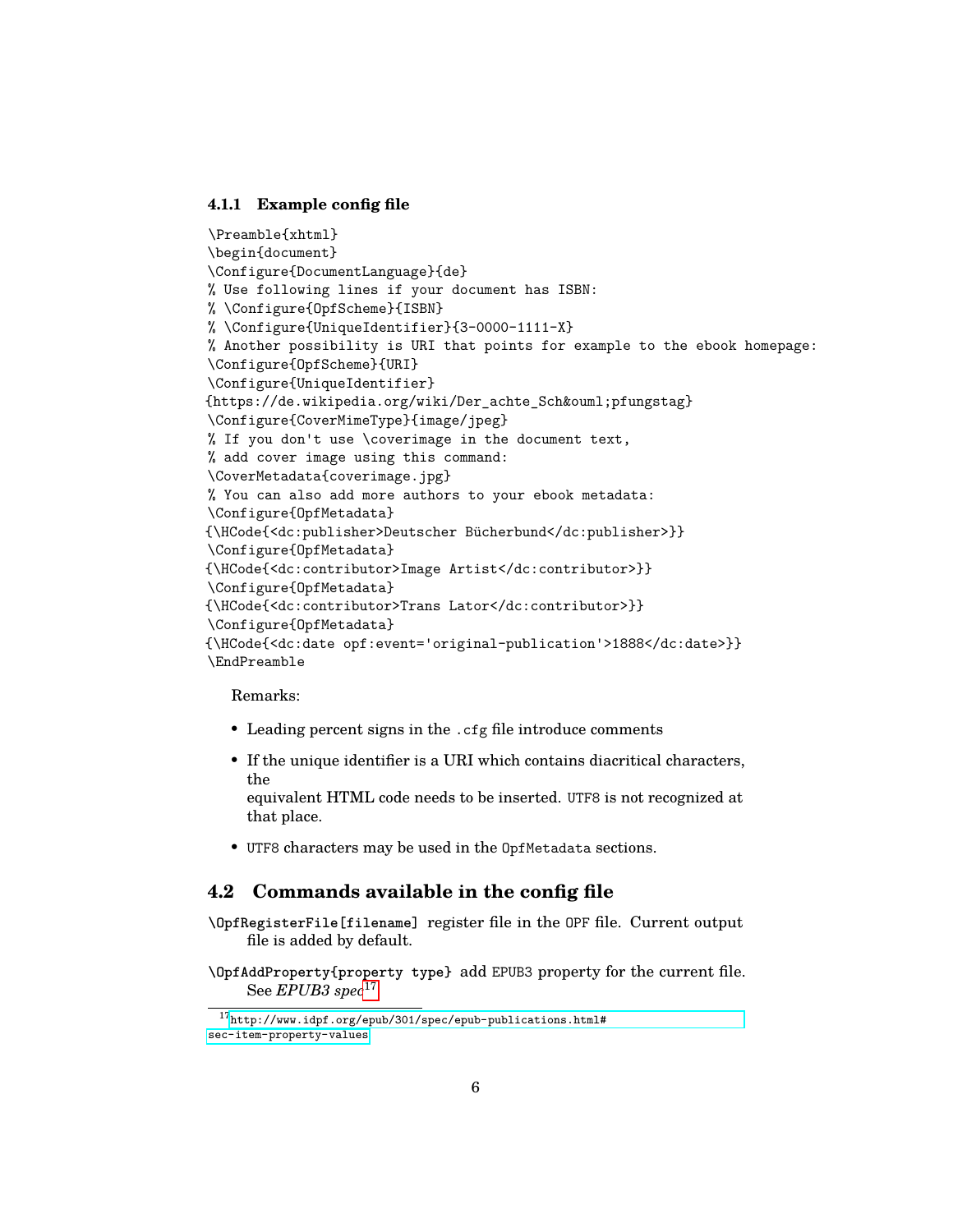**\OpfGuide[filename]{title}{type}** Add file to the <guide> section in the OPF file. See *Where do you start an ePUB and what is the <guide> section of the .OPF file?*[18](#page-6-6) for some details. Note that <guide> is deprecated in EPUB 3.

# <span id="page-6-0"></span>**4.3 Build files**

tex4ebook uses make4ht $^{19}$  $^{19}$  $^{19}$  as a build system. See make4ht documentation for details on build files.

## <span id="page-6-1"></span>**4.4 .tex4ebook configuration file**

It is possible to globally modify the build settings using the configuration file. New compilation commands can be added, extensions can be loaded or disabled and settings can be set.

### <span id="page-6-2"></span>**4.4.1 Location**

The configuration file can be saved either in \$HOME/.config/tex4ebook/config.lua or in .tex4ebook in the current directory or it's parents (up to \$HOME).

See the make4ht documentation for an example and more information.

# <span id="page-6-3"></span>**5 Troubleshooting**

### <span id="page-6-4"></span>**5.1 Kindle formats**

tex4ebook uses kindlegen command for the conversion to Kindle formats (mobi, azw and azw3). Unfortunatelly, Amazon discontinued this command, so we use also ebook-convert provided by Calibre if kindlegen fails.

### <span id="page-6-5"></span>**5.2 Fixed layout EPUB**

The basic support for the Fixed layout EPUB 3 can be enabled using the following configurations:

```
\Configure{OpfMetadata}
{\HCode{<meta property="rendition:layout">pre-paginated</meta>}}
\Configure{OpfMetadata}
{\HCode{<meta property="rendition:orientation">landscape</meta>}}
\Configure{OpfMetadata}
{\HCode{<meta property="rendition:spread">none</meta>}}
\Configure{@HEAD}
{\HCode{<meta name="viewport" content="width=1920, height=1080"/>\Hnewline}}
```
<span id="page-6-6"></span> $\overline{^{18}\text{http://epubsectets.com/where-do-you-start-an-epub-and-what-is-the-guide-section-of-the-opf-file.}}$ [php](http://epubsecrets.com/where-do-you-start-an-epub-and-what-is-the-guide-section-of-the-opf-file.php)

<span id="page-6-7"></span><sup>19</sup><https://github.com/michal-h21/make4ht>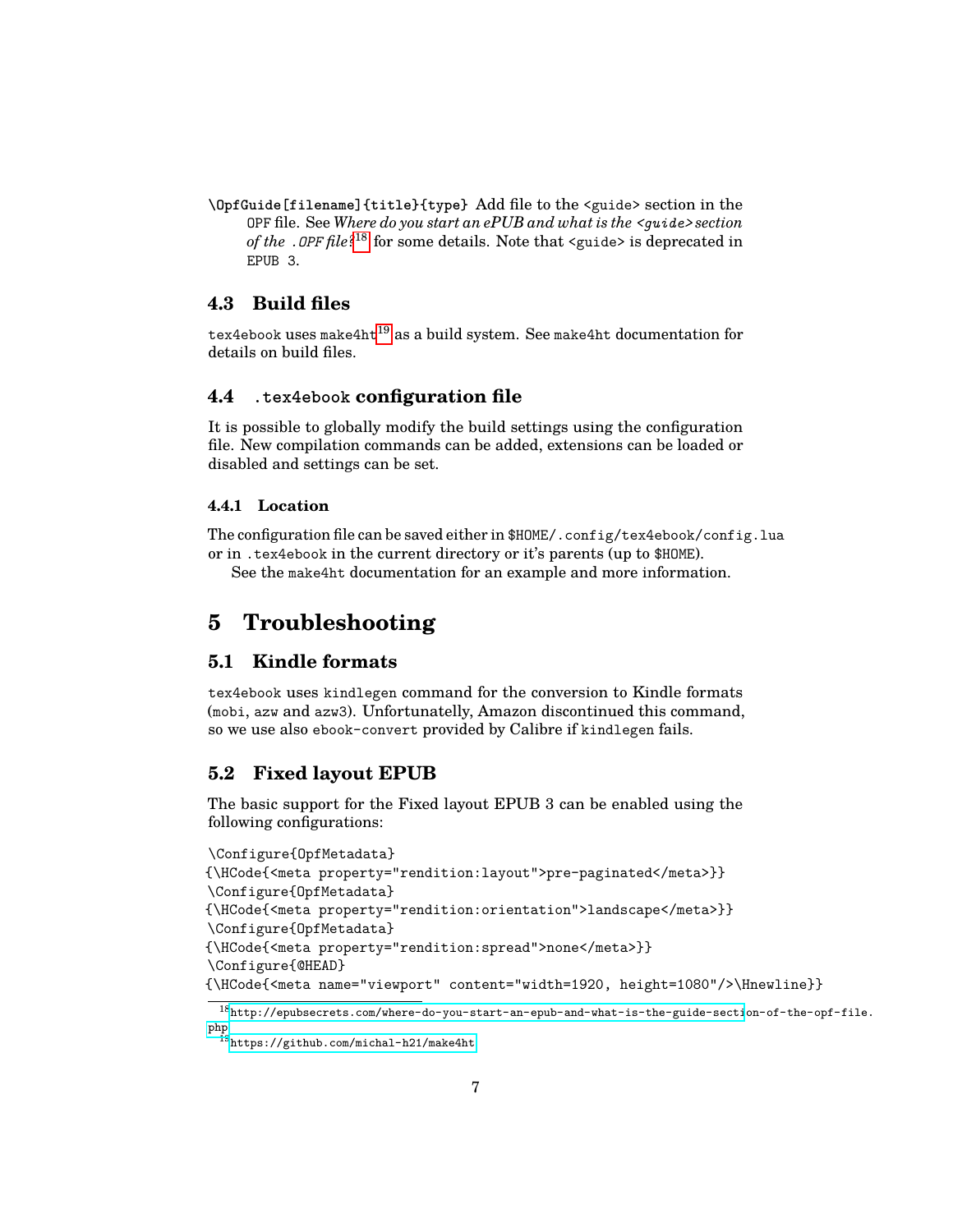Modify the dimensions in the <meta name="viewport> element according to your needs.

### <span id="page-7-0"></span>**5.3 Math issues**

Note that while mobi is supported by Amazon Kindle, most widespread ebook reader, it doesn't support MathML. This means that math must be represented as images. The same issue is true for the EPUB format as well. This is problematic especially for the inline math, as you may experience wrong vertical alignment of the math content and surrounding text. If your ebook contains math, a better solution is to produce the epub3 format, as it supports MathML. The issue with EPUB 3 is that majority of e-ink ebook readers don't support it. Reader applications exists mainly for Android and Apple devices. For books which contains mainly prose, all formats should be suitable, but EPUB 3 supports most features from web standards, such as CSS.

### <span id="page-7-1"></span>**5.4 Compilation errors**

When compilation of the document breaks with error during LaTeX run, it may be caused by some problem in TeX4ht configuration. Comment out line \usepackage{tex4ebook} in your source file and run command:

#### htlatex filename

if same error as in tex4ebook run arises, the problem is in some TeX4ht configuration. Try to identify the source of problem and if you cannot find the solution, make minimal example showing the error and ask for help either on  $\textit{TeX4ht}$  mailing list $^{20}$  $^{20}$  $^{20}$  or on  $\textit{TeX}$ .sx $^{21}$  $^{21}$  $^{21}$ .

### <span id="page-7-2"></span>**5.5 Validation**

In case of successful compilation, use command line tool epubcheck<sup>[22](#page-7-6)</sup> to check whether your document doesn't contain any errors.

Type

epubcheck filename.epub

#### <span id="page-7-3"></span>**5.5.1 Common validation issues:**

• WARNING: filename.epub: item (OEBPS/foo.boo) exists in the zip file, but is not declared in the OPF file

Delete the filename-(epub|epub3|mobi|azw|azw3) folder and filename.epub. Then run tex4ebook again.

<span id="page-7-4"></span><sup>20</sup><http://tug.org/mailman/listinfo/tex4ht>

<span id="page-7-5"></span><sup>21</sup><http://tex.stackexchange.com/>

<span id="page-7-6"></span><sup>22</sup>you need to install it separately, see <https://github.com/IDPF/epubcheck>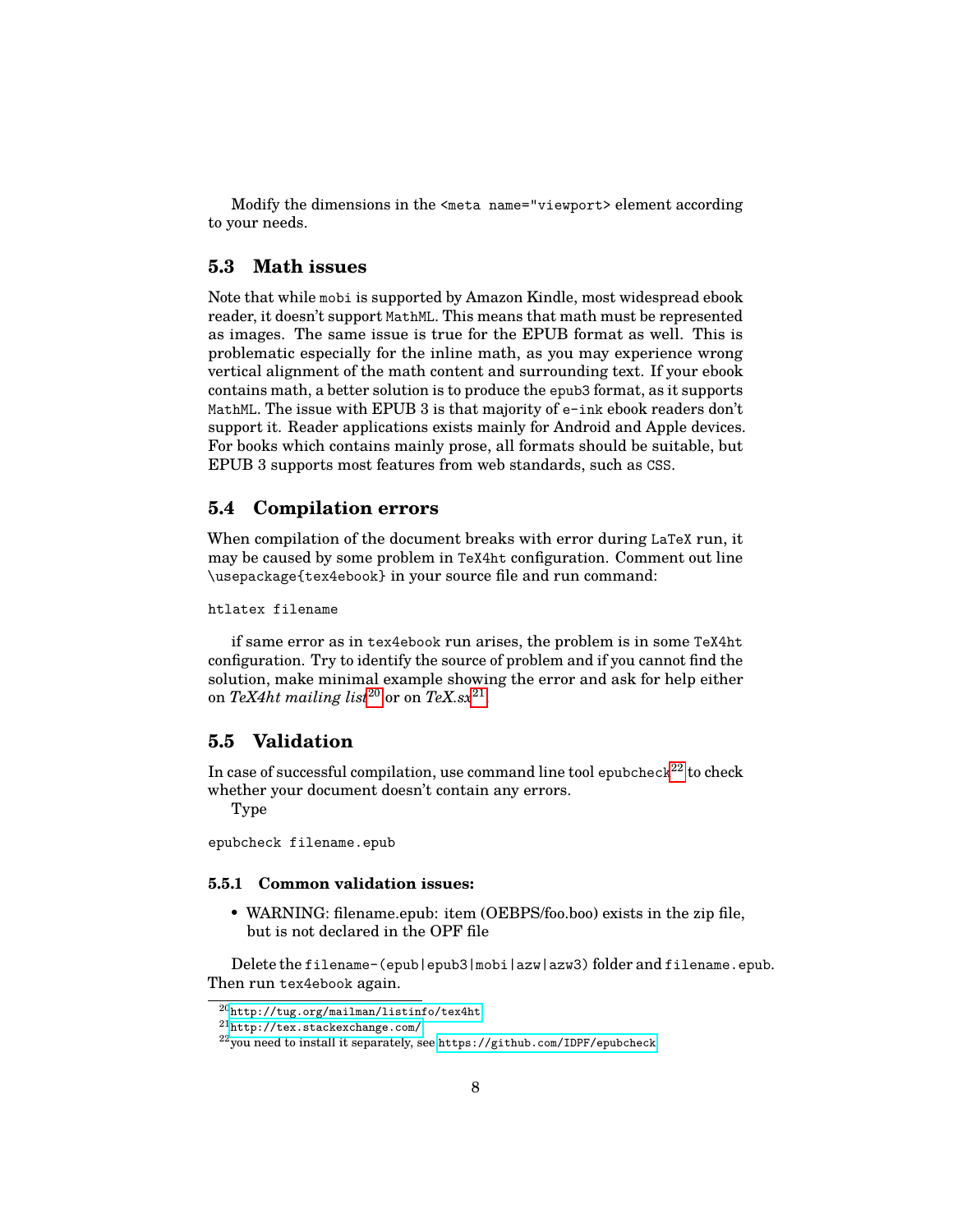• WARNING(ACC-009): hsmmt10t.epub/OEBPS/hsmmt10tch17.xhtml(235,15): MathML should either have an alt text attribute or annotation-xml child element.

This is accessibility message. Unless you use some macro with annotations for each math instance, you will get lot of these messages. Try to use epubcheck -e to print only serious errors.

# <span id="page-8-0"></span>**6 Changes**

- $2022/02/18$ 
	- **–** released version 0.3h.
- 2022/01/13
	- **–** fixed issue where child TOC elements were inserted into <a> element.
- 2021/12/07
	- **–** print space after section number in Epub 3 TOC.
	- **–** keep original elements in Epub 3 TOC.
- 2021/12/04
	- **–** fixed support for [appendix chapters in Epub 3.](https://github.com/michal-h21/tex4ebook/issues/85)
- $2021/11/08$ 
	- **–** released version 0.3g
	- **–** bug fix: removed spurious 0 character from the NCX file.
- 2021/11/05
	- **–** released version 0.3f
	- **–** fixed spurious numbers in NCX TOC caused by wrong use of \cs\_if\_exist\_use:cTF command.
- 2021/10/08
	- **–** fix for \author support in amsart class.
- 2021/09/30
	- **–** released version 0.3e
	- **–** better detection if kindlegen was found.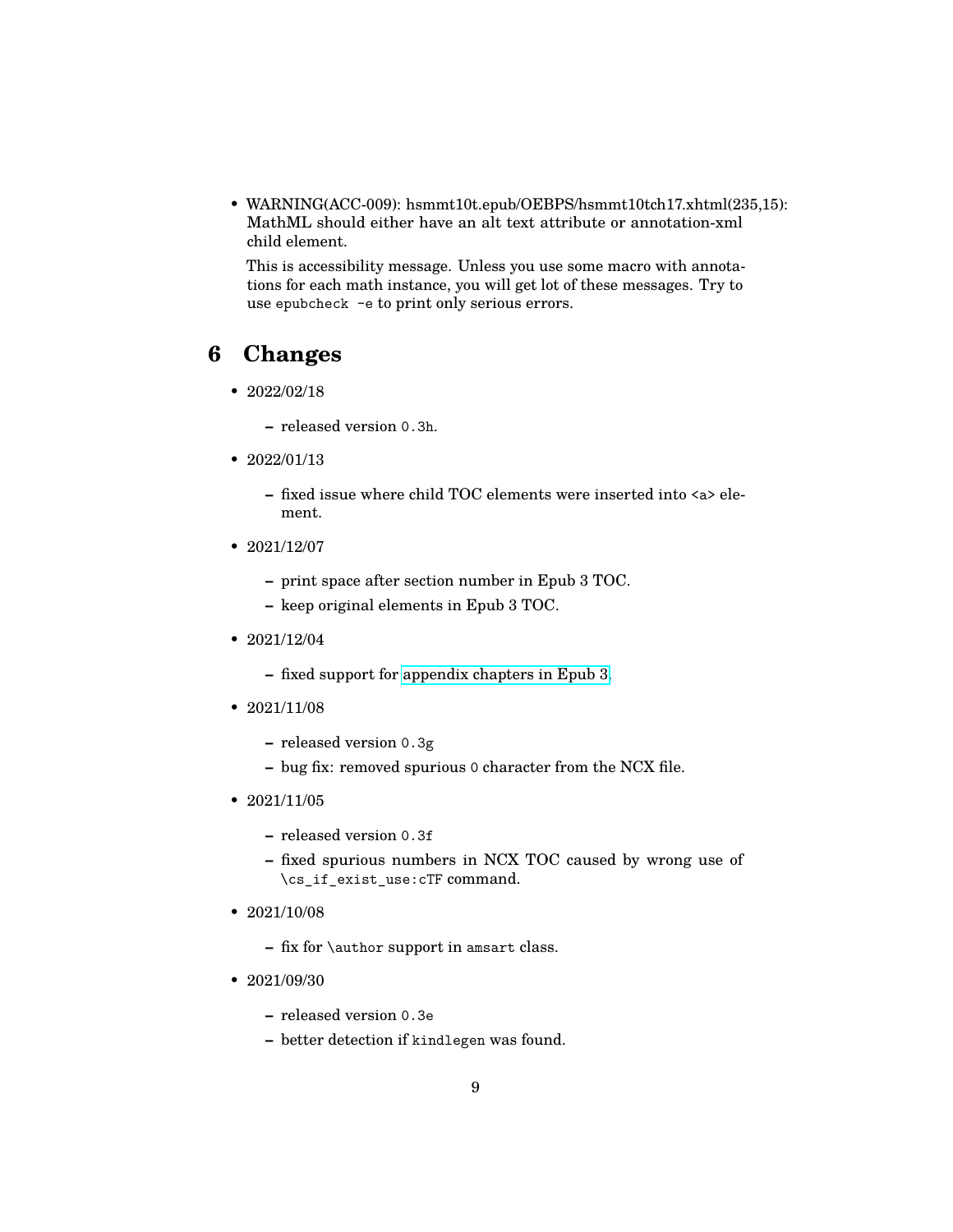- 2021/09/23
	- **–** use ebook-convert for convertsion to Kindle formats if kindlegen fails.
- 2021/08/22
	- **–** fixed [cross-referencing issue](https://tex.stackexchange.com/a/611611/2891) related to unnumbered equations.
- 2021/07/26
	- **–** released version 0.3d
- 2021/05/29
	- **–** renamed DeclareLanguage to \DeclareLanguageEbook. Fixes [is](https://github.com/michal-h21/tex4ebook/issues/78)[sue 78.](https://github.com/michal-h21/tex4ebook/issues/78)
- 2021/05/15
	- **–** use assert in checking of existence of the zip command.
	- **–** replace colons in OPF id attributes and add trailing x if the id starts with number. It should fix some validation issues.
- 2021/05/02
	- **–** added more examples of configuration to the documentation.
- 2020/11/09
	- **–** set exit status
- $2020/11/09$ 
	- **–** don't redefine PicDisplay configuration.
- $2020/11/06$ 
	- **–** bug fix: remove custom elements from the NCX file in the Epub 3 format.
	- **–** released version 0.3c
- 2020/09/07
	- **–** released version 0.3b
- 2020/08/26
	- **–** fixed hiearchical structure in NCX TOC for chapters in backmatter and appendix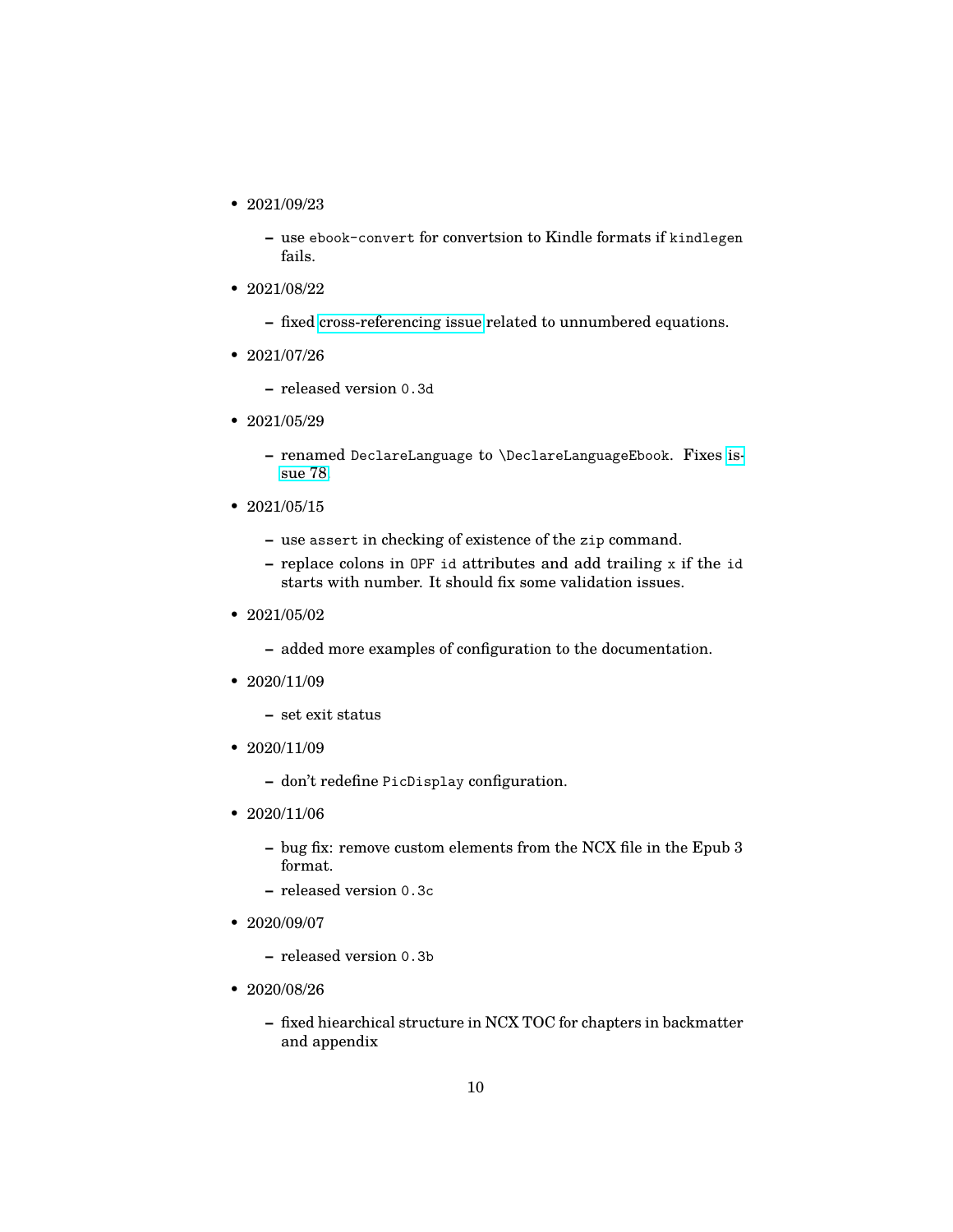- **–** load common\_domfilters extension by default.
- 2020/07/09
	- **–** addded AZW and AZW3 format support.
- 2020/06/21
	- **–** save \title element
	- **–** save contents of \author in macro directly
- 2020/06/15
	- **–** remove child elements from elements that don't allow them in the OPF and NCX file.
- 2020/03/14
	- **–** explicitly list supported section types in the NCX table
- 2019/11/01
	- **–** released version 0.3a
	- **–** added tex4ebook- prefix to the output formats.
	- **–** removed unused files.
- 2019/11/01
	- **–** released version 0.3
- 2019/10/20
	- **–** fixed the TOC cleanup in the ePub 3 mode.
	- **–** added support for the page-spread-left and page-spreat-right properties.
- 2019/10/20
	- **–** addapted to use the make4ht logging mechanism.
- 2019/10/06
	- **–** fixed bug with void elements parsing in the OPF file.
	- **–** undo \XeTeXcharclass for the : character when the OPF file is generated.
- 2019/09/16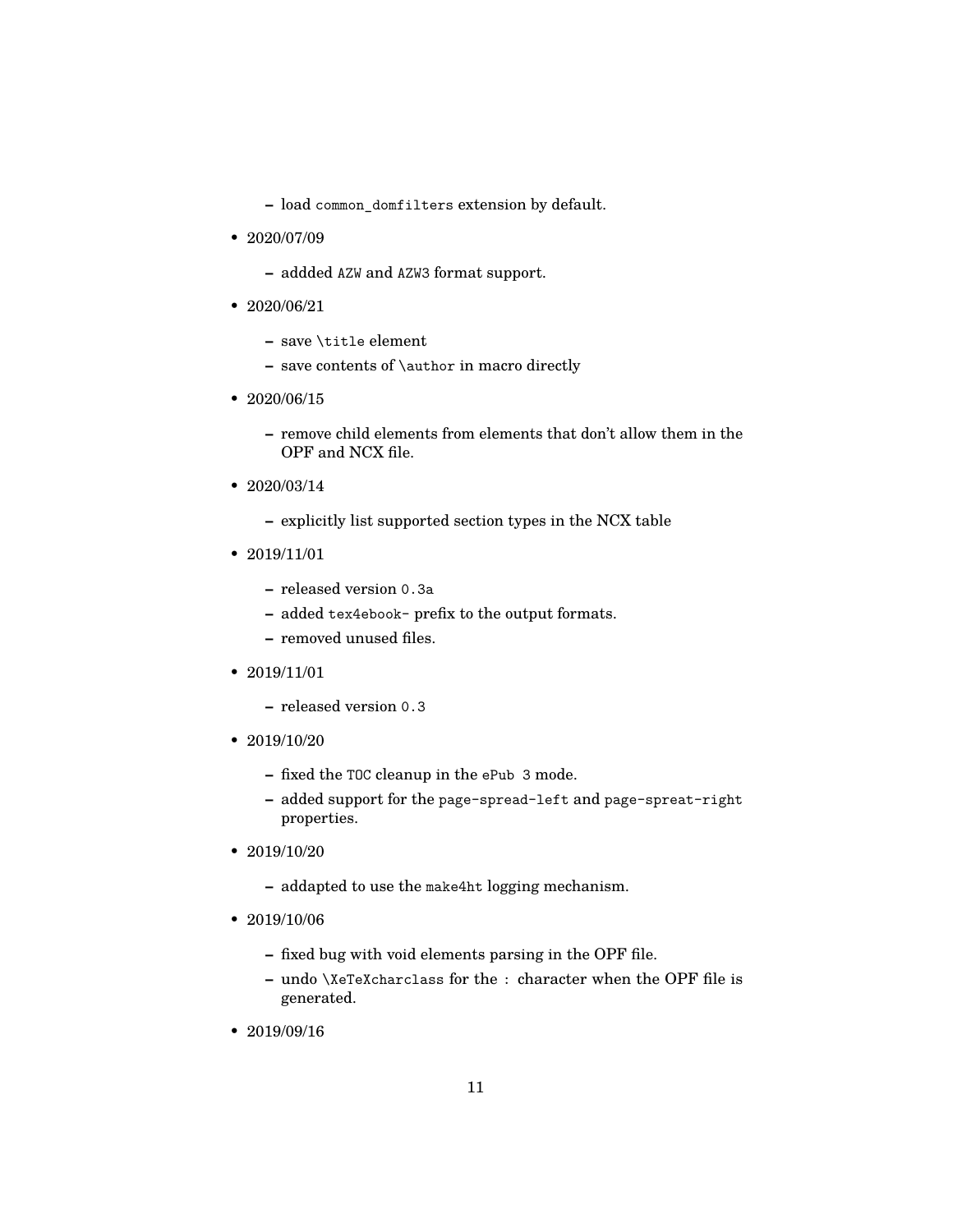- **–** make the default build sequence before loading of the extensions. Some extensions need to modify the build sequence.
- 2019/08/28
	- **–** added support for reading input from STDIN.
- 2019/08/27
	- **–** added support for the --jobname command line option.
- 2019/08/25
	- **–** use the mkparams.get\_args function to retrieve the command line options
- 2019/07/24
	- **–** added support for the \author command with an optional argument
- 2019/05/09
	- **–** added support for the \title command with an optional argument
- 2019/04/04
	- **–** register appendix chapters and section in the OPF file list
	- **–** fixed handling of appendices in the NCX table of contents
- 2019/03/21
	- **–** released version 0.2c
- 2019/03/07
	- **–** use Luatexbase package in the documentation because of Microtype error
	- **–** remove <guide> element even in ePub 2
	- **–** added encoding attribute to XML declaration in the NCX and OPF files
	- **–** clean the temporary directory (filename-format) before file packing
- 2019/01/21
	- **–** added \Configure{@author}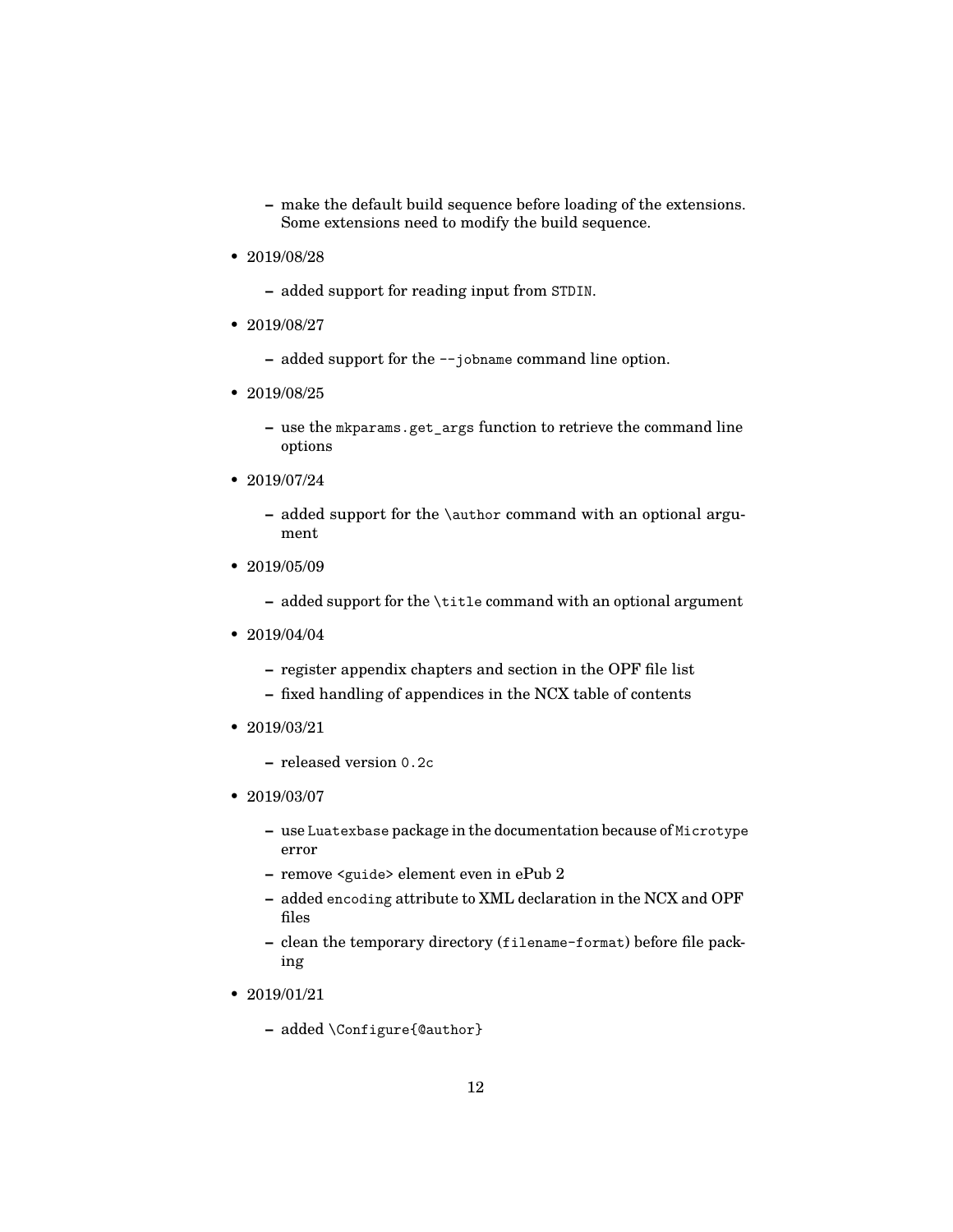• 2019/01/10

**–** released version 0.2b

- 28/11/2018
	- **–** added support for appendix sections to the NCX file
- 27/11/2018
	- **–** use the uni-html4 option by default. It will convert some math characters as Unicode chars
- 13/11/2018
	- **–** added –xetex option to the README
- 30/10/2018
	- **–** use the original section numbering in TOC in the Epub 3 output. The numbering of the <o1> list is disabled by CSS.
- 18/10/2018
	- **–** fixed the executable installation
- 03/09/2018
	- **–** updated the --help message
- 30/08/2018
	- **–** removed spurious \NoFonts command in the footnote configuration, it caused formating issues in the document following a footnote
- 22/06/2018
	- **–** added support for the output directory selection
- 09/05/2018
	- **–** added support for Polyglossia language codes
	- **–** released version 0.2a
- 03/05/2018
	- **–** fixed output format handling
- 16/04/2018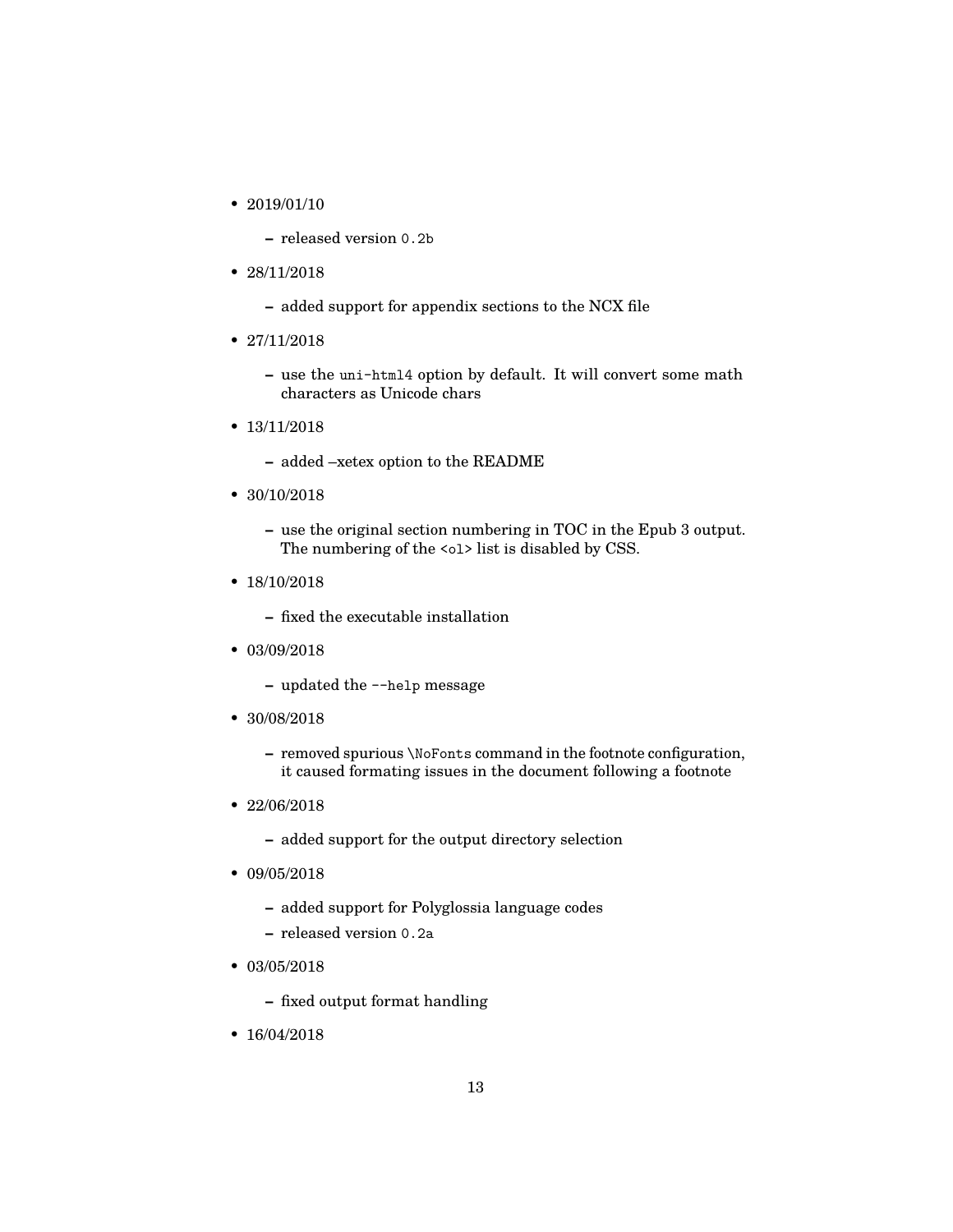**–** don't run Git if the Makefile is executed outside of Git repo

- 09/04/2018
	- **–** released version 0.2
- 06/04/2018
	- **–** documented the configuration file
- 02/03/2018
	- **–** added support for .tex4ebook configuration file
- 28/02/2018
	- **–** added media overlays handling
- 19/10/2017
	- **–** added support for XeTeX
- 06/10/2017
	- **–** added support for Make4ht extensions
- 27/04/2017 Version 0.1e
	- **–** pack the accumulated changes for distribution
	- **–** set version number from git tag
- 17/01/2017
	- **–** process duplicate images only once
	- **–** check the OPF table for duplicated id attributes
- 11/01/2017
	- **–** pass settings table to the build file.
- 19/12/2016
	- **–** new configuration: \Configure{resettoclevels}{list of sectioning levels to be included in the NCX}
- 31/10/2016
	- **–** added tidyconf.conf to the Makefile
- 22/10/2016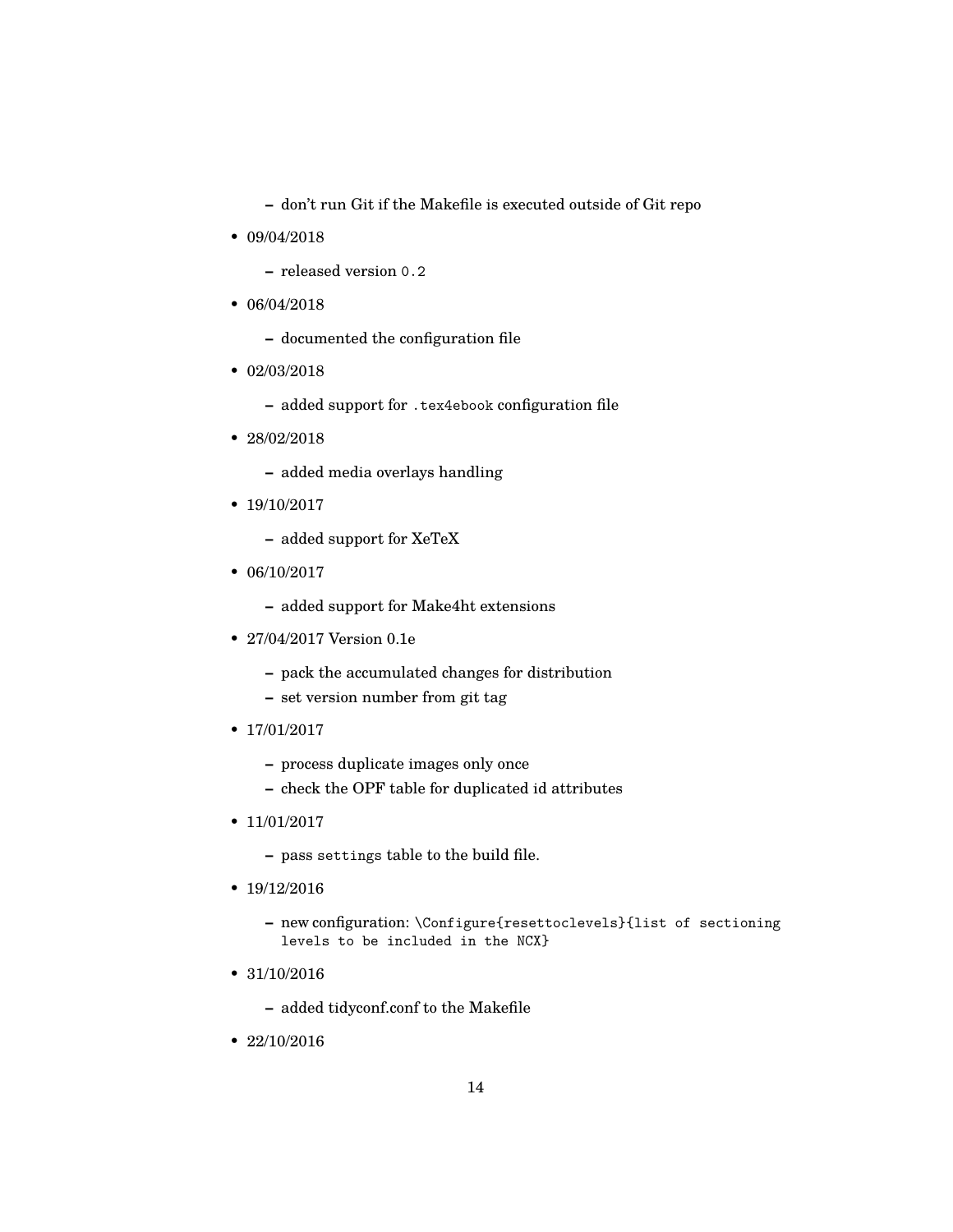- **–** added support for new Make4ht command Make:add\_file
- 22/08/2016
	- **–** fixed incorrect <dc:creator> generated by \author
	- **–** clean ids in the OPF file if they contain invalid characters at the beginning
- 31/07/2016
	- **–** use monospace font for command line options in order to prevent double hyphens to become dashes by ligaturing
- 22/07/2016
	- **–** removed debugging message when --lua option is used
- 07/04/2016
	- **–** Cut \part commands to standalone pages
- 05/04/2016
	- **–** bug fix: pages which contained math were arranged before other pages
- 31/03/2016 Version 0.1d
	- **–** bug fix: Unicode wasn't used by default
	- **–** bug fix: Formats weren't preserved
- 06/12/2015 Version 0.1c
	- **–** added --help and --version command line options
- 25/11/2015
	- **–** added missing language codes
	- **–** added \Configure{DocumentLanguage} for the cases when document language inferencing doesn't work
- 17/11/2015
	- **–** use mkparams for cli arguments handling.
	- **–** fixed inconsistencies between recent changes in make4ht and tex4ebook
- 24/09/2015 Version 0.1b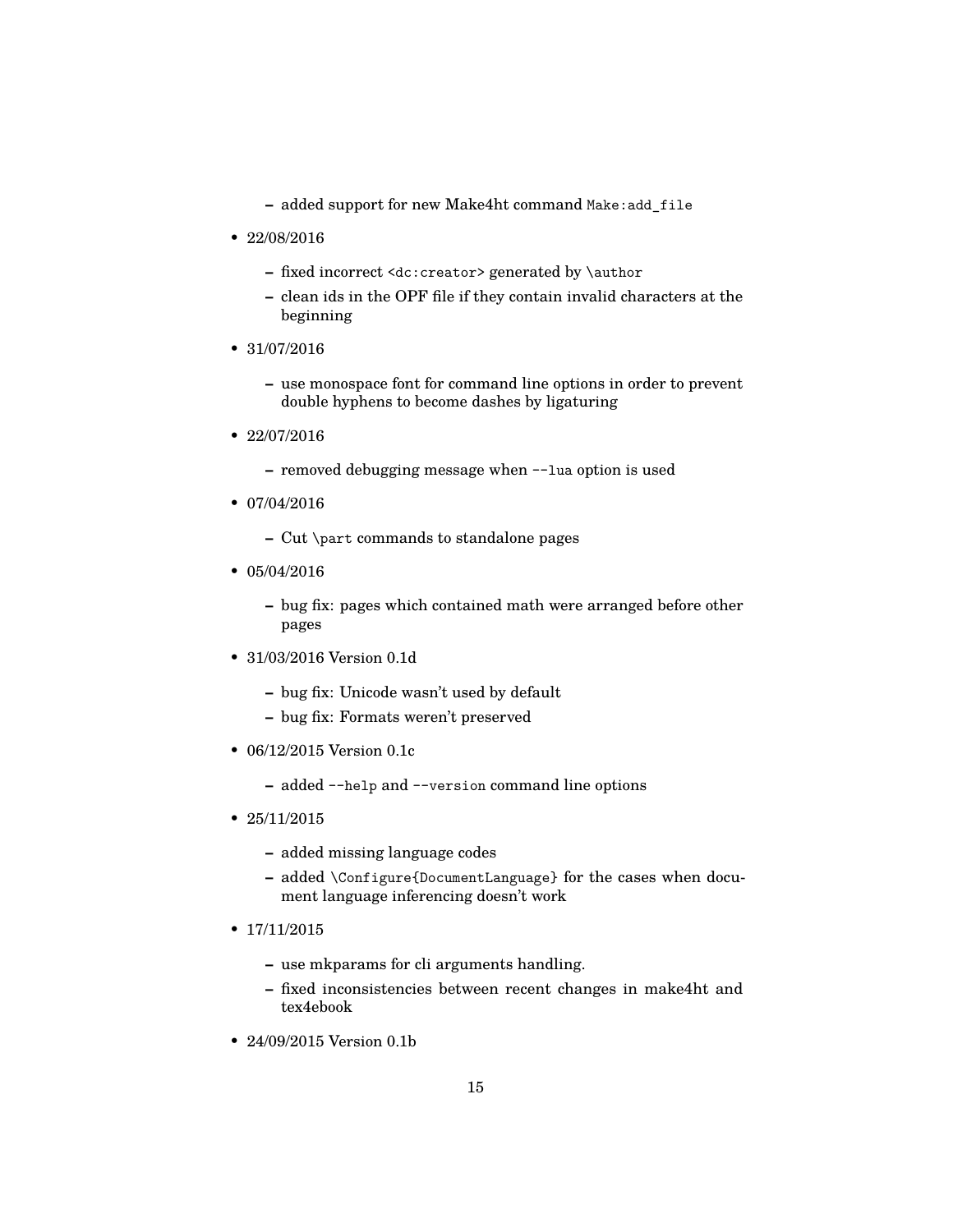- **–** info about new workaround for fontspec package
- 25/08/2015
	- **–** fatal error happened with epub3 when the document didn't contain the TOC
- 23/08/2015
	- **–** simple cleaning of the ncx file if tidy command isn't available
- 05/07/2015 Version 0.1a
	- **–** tex4ebook script was missing in the distribution zip file
	- **–** all links moved to footnotes in the documentation
- 29/06/2015 Version 0.1
	- **–** fixes in documentation
- 22/06/2015
	- **–** changes moved from README.md to CHANGELOG.md
- 18/06/2015
	- **–** replaced --mathml option with --mode. For mathml support, usemathml option for tex4ht.sty.
	- **–** lot of stuff was fixed in epub3 support.
	- **–** new command \OpfAddProperty
- 14/01/2015
	- thanks Volker Gottwald for guide on [installing and using tex4ebook](https://d800fotos.wordpress.com/2015/01/19/createe-books-from-latex-tex-files-ebook-aus-latex-tex-dateien-erstellen/) on Windows
- 23/11/2014
	- added new command `\OpfGuide`, for adding items to `<guide>` section in the `opf` file. This is useful for `epub` and `mobi` formats.

Usage:

\OpfGuide[filename]{title}{reference type}